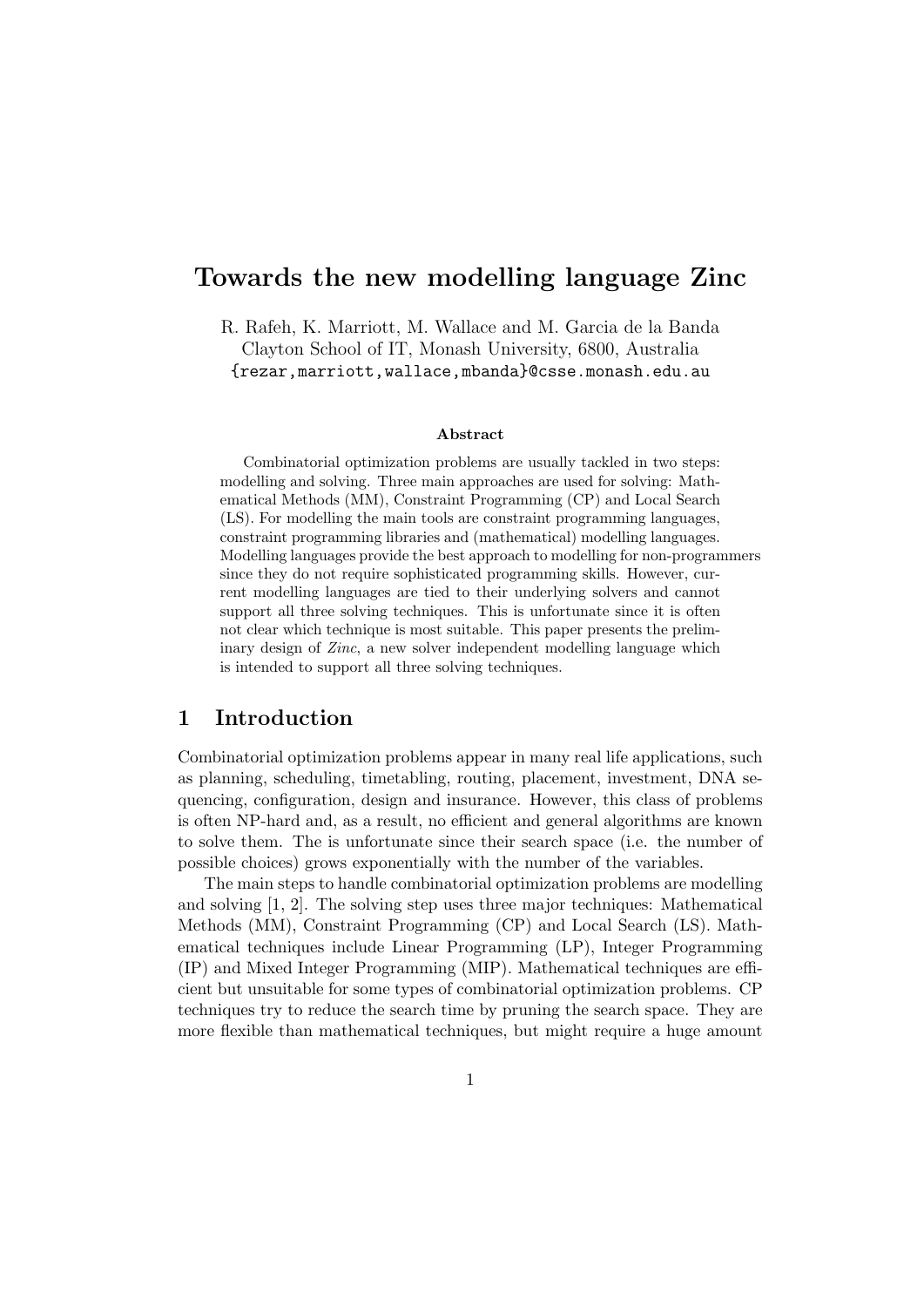of time for solving some real problems. Furthermore, they are not suitable for optimization problems. LS techniques are very good for solving some of the problems for which other techniques need a substantial amount of time, because they do not explore the search space completely. Thus, they are not guaranteed to find a solution and, even if they do, it is unclear how far that solution diverges from the optimal one.

Regarding the modelling step, the tools most relevant to our current research are: constraint programming languages, constraint programming libraries and (mathematical) modelling languages. Constraint programming languages such as  $CLP(R)$  [4],  $ECLiPSe$  [6] and  $COMET$  [5] are generic programming languages which support solving techniques. They allow users to state their search strategies and define their own application specific constraints. Unfortunately, constraint programming languages lack support for high-level modelling and thus require the user to posses sophisticated programming skills, which widens the distance between the actual problem and the model representation. Constraint programming libraries such as CPLEX  $[7]$  and Modeller++  $[8]$  are libraries within some (often object oriented) programming languages, which have some facilities for modelling. Their advantages are that users can integrate them in larger applications and do not need to learn a new language. However, these modelling tools cannot support high-level modelling either. Moreover, these libraries impose some additional restrictions, which are inherited from the underlying languages. Modelling languages such as AMPL [9], GAMS [10] and OPL [11] support a very high-level formalism with a syntax close to mathematical notation. Such syntax makes these languages accessible to users who are not computer scientists. However, since mathematical modelling languages are not general purpose programming languages, their expressiveness is limited.

¿From the previous discussion we can see that modelling languages provide the best approach to modelling for non-programmers since, unlike CP toolkits and languages, they do not require sophisticated programming skills. This is important because most modellers are not computer scientists. However, current modelling languages cannot support all three solving techniques: MM, CP and LS. This is unfortunate since each solving technique has its own advantages and disadvantages and it is unclear for a given model or application which technique or combination of techniques yields the best result. Thus, one should be able to create a single model and then solve it using different techniques to determine the best one.

This paper presents the preliminary design of Zinc, a new modelling language under development at Monash University. The main feature of Zinc is its support for solver independent modelling and all three solving techniques. In addition, Zinc supports expressive and natural modelling which makes it suit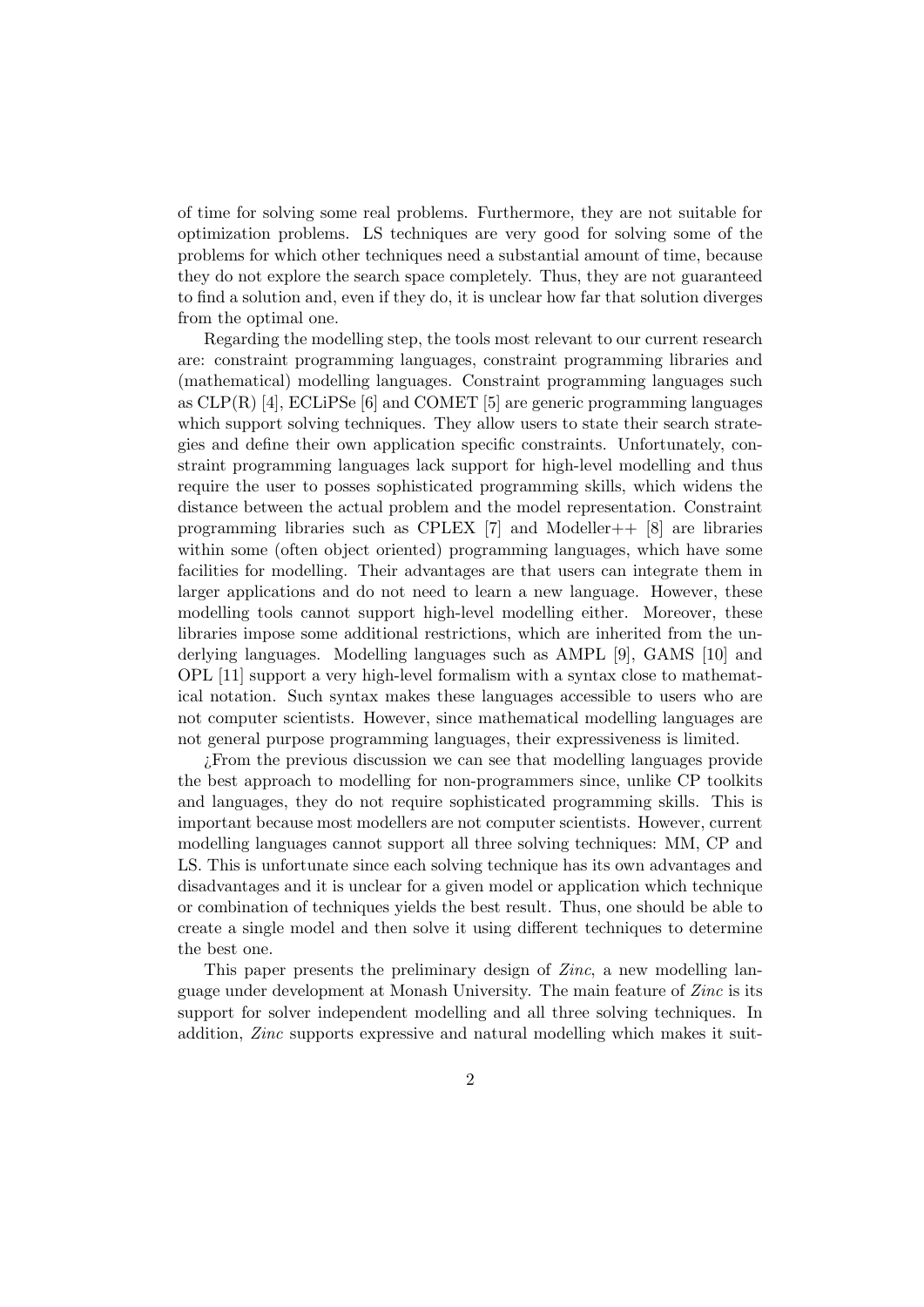able for many real life problems. The rest is organized as follows: section 2 sets out the design of Zinc, section 3 presents a Zinc model for the open stacks problem and section 4 concludes the paper.

# 2 The Design Goals of Zinc

Our goals in the design of Zinc are to provide the following features:

- 1. An enhanced formalism for modelling real life problems easily
	- High-level syntax: A syntax close to mathematical notation. This includes: providing standard data structures such as sets and arrays; iteration; aggregated operators to provide operations on all members of sets, arrays and lists such as sum; comprehension to collect objects in sets, lists and arrays by using a formula as their relationship; overloaded operators and automatic coercion.
	- Expressive constraints: Linear and non-linear constraints, global constraints (to impose some constraints on a group of objects) and set constraints.
	- Soft and hard constraints: Ability to state which constraints in a model can be violated (i.e. are soft constraints) and which constraints must necessarily be satisfied (i.e. are hard constraints).
	- Support for optimization problems: Ability to define objective function(s).
- 2. Attention to software engineering issues
	- Improved reusability and extensibility: Separating data from model, ability to define new constrained objects (i.e. defining new objects which contain variable attributes with some constraints on them), new (polymorphic) functions and constraints and consequently, defining new libraries.
	- Reliability: Using assertions to check data consistency especially for the case in which the data is separated from the model (because the declaration of parameters are available in the model while they might be initialized in a data file), in addition to strong syntax and semantic checking of the model.

Additionally, the entire design of Zinc has been influenced by the trade off between expressiveness and efficiency, two orthogonal but often competing features.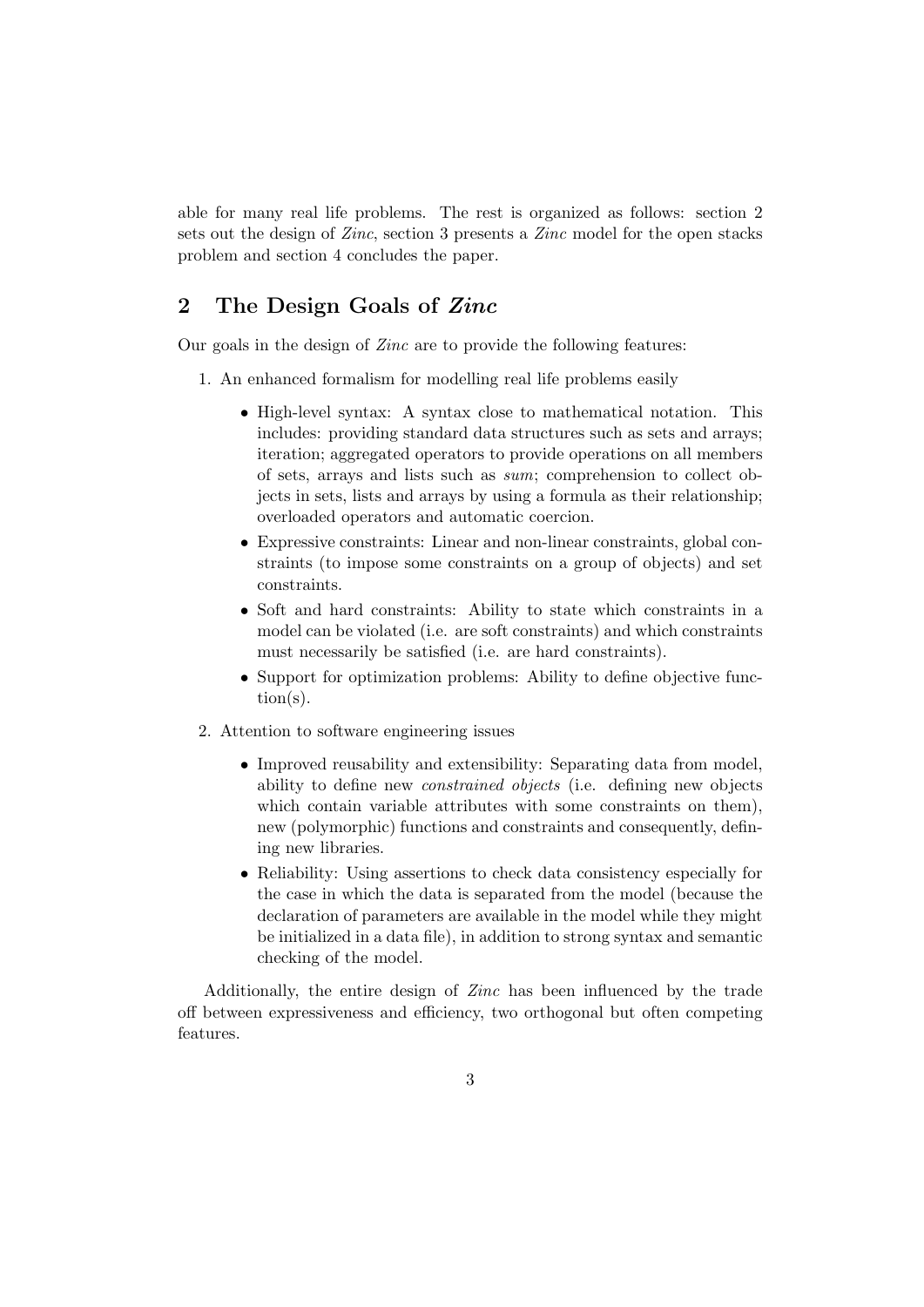## 3 A Short Example

This section provides a brief overview of Zinc by means of an example: a Zinc model for the minimisation of maximum number of open stacks [12]. This problem has been the focus of the 2005 Constraint Modelling Challenge competition [13]. In this scheduling problem, a manufacturer must satisfy a number of orders from customers. Each order is for a number of different products, and only one product can be made at a time. Once the first product in a customer's order is started, a stack is opened for that customer. When all the products required by a customer have been made, that order is sent and the stack is closed. Because of limited space in the production area, the maximum number of simultaneously open stacks should be minimized.

```
[1] data "input.dat";
[2] enum Customers;
[3] enum Products;
[4] array[Products] of set of Customers:Ordered;
[5] type time=1..length(Products);
[6] array[time] of var Products:Assign;
[7] array[time] of var set of Customers:OpenStacks
[8] constraint alldifferent(Assign);
[9] constraint
[10] forall(t in time) OpenStacks[t] ==
[11] unionall({Ordered(Assign[ti]) | ti in 1..t})
[12] intersect
[13] unionall({Ordered(Assign[ti]) | ti in t..length(Products)})
[14] minimize max([|OpenStacks[t]| | t in time);
```
Figure 1: A Zinc model for the open stacks problem

Figure 1 shows a possible Zinc model for this problem. Line 1 provides the name of the data file ("input.dat") containing the input data associated to a particular instance of the problem. Customers and Products are enumerated types (defined in lines 2 and 3, respectively) used to store the customers' and products' names. Ordered is an array parameter containing for each product  $p$ , the name of all customers who ordered  $p$ . Note that in  $Zinc$  all parameters and enumerated types must be initialized either by the model itself, or by a data file. Since no initial values for *Ordered*, *Customers* or *Products* have been provided by the model, these values must appear in "input.dat".

Line 5 defines a new type *time* as a range between 1 and the number of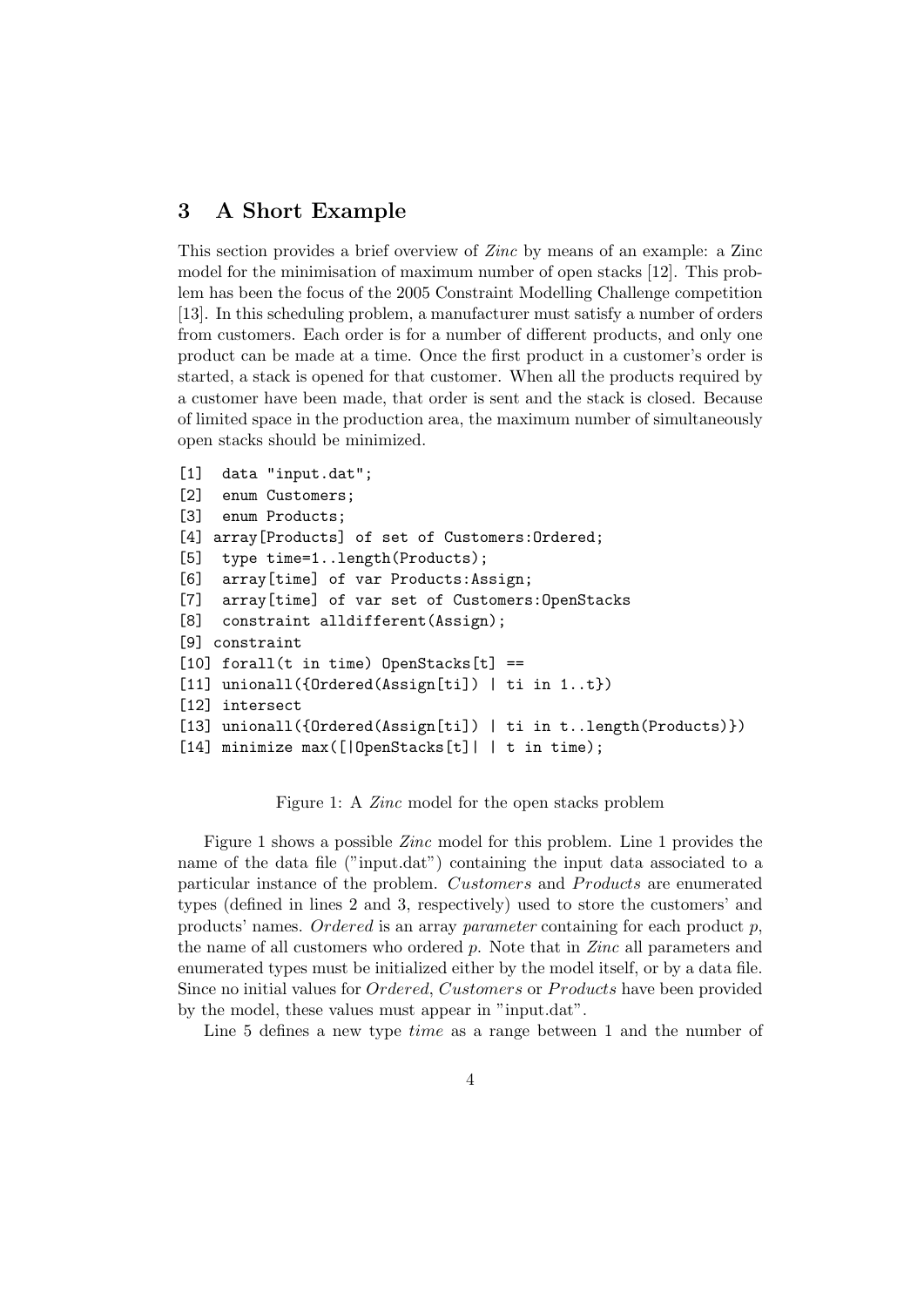Products, while line 6 defines Assign as an array of variables assigning a product to each time. Variables need no initialization and are distinguished from parameters by using the var keyword in their declaration. When executing a model, Zinc tries to find for each variable a value that satisfies all the constraints in the model. Once the value of the variables in Assign has been determined, the array provides a possible time sequence for manufacturing the products. Line 7 defines *OpenStacks* as an array of variables assigning a set of customers to each time. For each sequence given by Assign, OpenStacks will contain the open stacks for those customers who are receiving their orders at each time in that sequence.

Line 8 declares a constraint. In Zinc, a constraint is a Boolean expression which comes after the *constraint* keyword. *all different* is a global constraint which takes a list or an array and ensures that all elements of its argument have different values. Since the number of Assign elements equals the cardinality of each element domain, this constraint means that Assign takes a permutation of products.

Lines 9 to 13 ensure that, at any time t,  $OpenStacks[t]$  contains those customers whose stacks are still open. This constraint uses unionall, a library function which takes a list of sets and returns their union. Its definition in the Zinc standard library is as follows:

```
function union2(set of $T: S1, S2):set of $T=
    S1 union S2;
function unionall(list of set of $T : L): set of $T=
    foldr(L,union2(),\{\});
```
The definition is based on the *union* 2 function which takes two polymorphic sets (an identifier preceding by \$ indicates a polymorphic type) and returns their union. unionall is then defined as a function which takes a list of polymorphic sets and returns a set of the same polymorphic type. It uses the built-in function foldr to apply union? to each element of the list and the current value of the accumulator, starting from the right-most element and the empty set as accumulator.

In our model for the open stacks problem, the first unionall returns the set of customers who ordered at least one product manufactured before or at time t. The second unionall returns the set of customers who have ordered at least one product manufactured after or at time  $t$ . The intersection between these two sets gives us the set of customers whose orders (and thus stacks) are still open.

Finally, line 14 shows an objective function which minimizes the maximum number of open stacks.  $max$  is a function which takes a list or a set and returns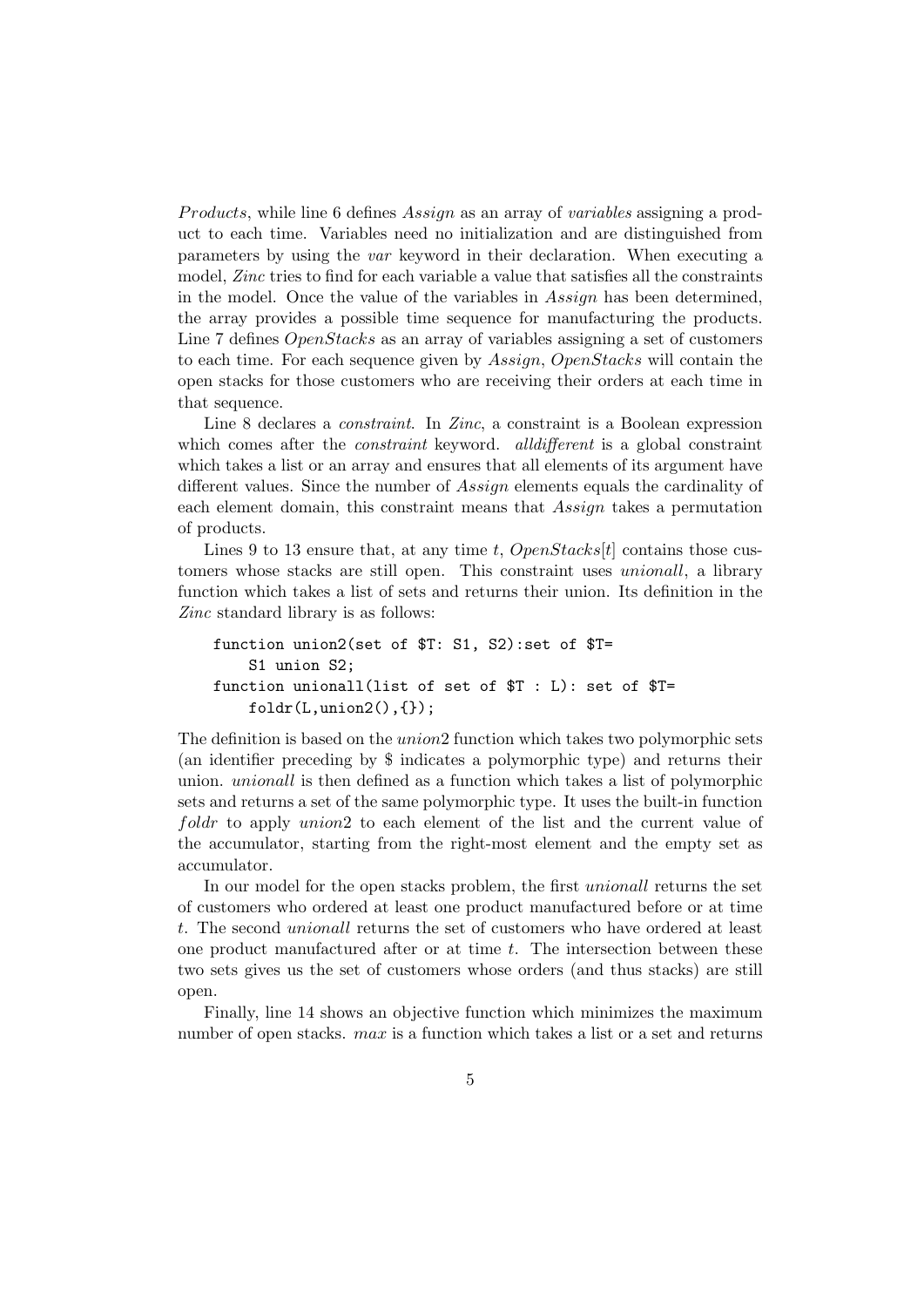the maximum member of that list or set. In this model, its argument is a generic list whose elements are the cardinality of associated open stacks to each time.

## 4 Conclusion

This paper presented the design goals of Zinc, a new solver independent modelling language that supports all three solving techniques: MM, CP and LS. In addition to the traditional features that other modelling languages provide, Zinc supports set variables, soft constraints, constrained objects, and user defined functions and constraints.

#### References

- [1] K. Marriott , P. Stuckey. Programming with Constraints: An Introduction. The MIT Press, Cambridge, Massachusetts, 1998.
- [2] R. Bartack. Constraint programming- What is behind? Proceedings of the workshop on constraint programming in Decision and control, June 1999, Poland.
- [3] The Mercury project home page. http://www.mercury.cs.mu.oz.au/.
- [4] J. Jaffar et al. The CLP(R) Language and System. ACM Transactions on Programming Languages and Systems, 14(3):339-395, July 1992.
- [5] L. Michel, P. V. Hentenryck, L. Liu. Constraint-Based Combinators for Local Search. Proceedings of the 10th International Conference on Constraint Programming (CP-2003) Toronto, Canada, September 2004.
- [6] A. M. Cheadle, W. Harvey, A. J. Sadler, J. Schimpf, K. Shen, M. g. Wallace. ECLiPSe An Introduction. Imperial College London 2003.
- [7] CPLEX. Using the CPLEX callable library, Ver3. CPLEX Optimization Inc, Suite 279, Tahoe Blvd, Bldg 802, Incline Village, NV 89451-9436, 1995.
- [8] L. Michel, P. V. Hentenryck. Modeler++: A Modelling Layer for Constraint Programming Libraries. CP-AI-OR'2001, Wye College (Imperial College), Ashford, Kent UK.
- [9] R. Fourer, D. M. Gay ,B. W. Kernighan. AMPL: A Modelling Language for Mathematical Programming Management Science 36(1990) 519-554.